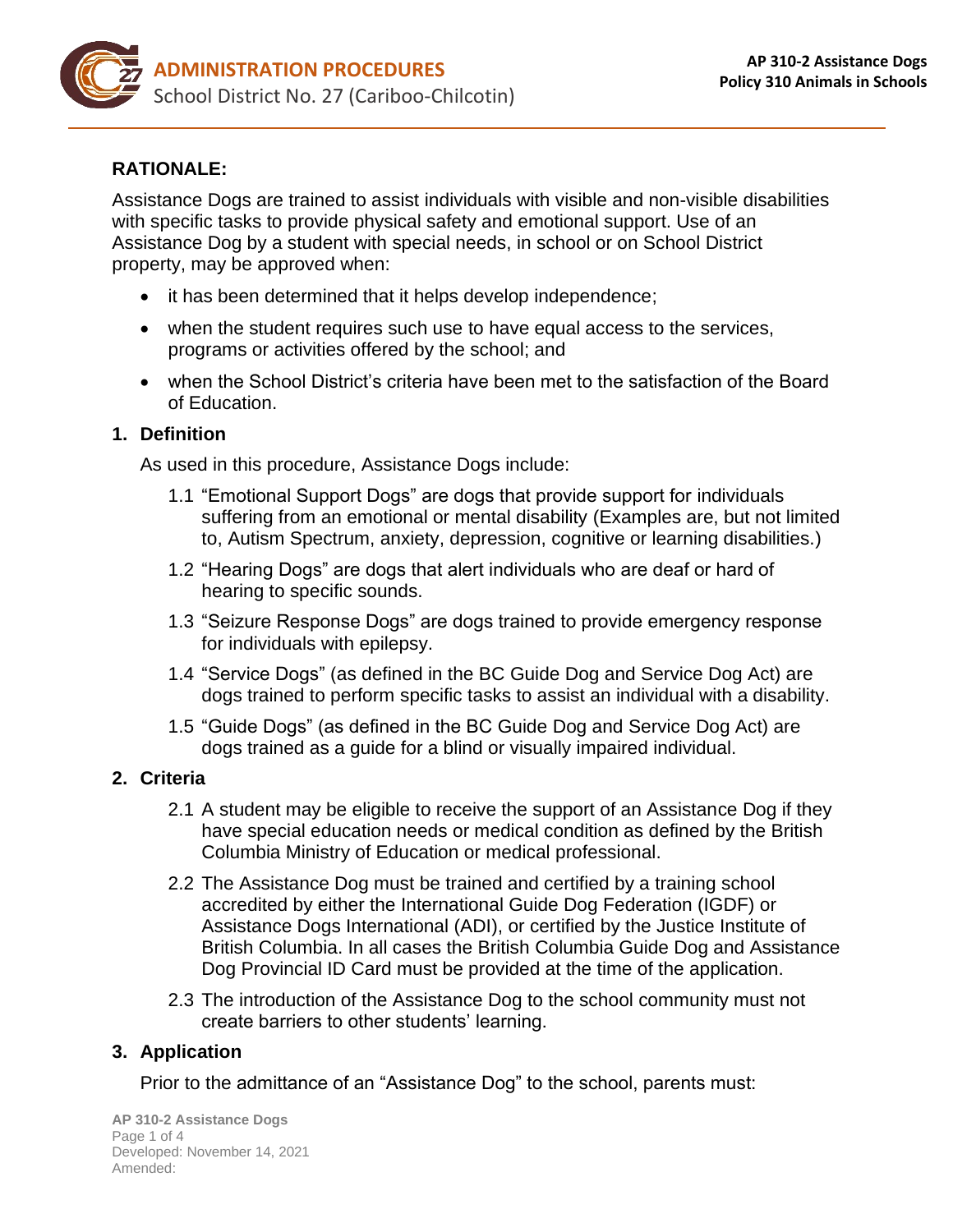- 3.1 Provide a letter to the school principal requesting Assistance Dog admittance. The letter must outline the benefits of having an Assistance Dog attend school with their child and include their plan for the care and supervision of the Assistance Dog while at school. The student who will be supported by the Assistance Dog must be capable of maintaining control of the dog at all times.
- 3.2 Provide a copy of the letter of recommendation from an appropriate professional confirming the diagnosis of a recognized special need. The letter must include details supporting a recommendation for the use of an Assistance Dog.
- 3.3 Provide a Certificate of Training for the Assistance Dog from the appropriate agency.
- 3.4 Agree to pay for any additional costs incurred by the School District and/or school related to the assistance dog (e.g., appropriate training for School District staff members, bus and/or classroom modifications).
- 3.5 Provide details of arrangements made for the personal care and physical needs of the Assistance Dog, including at least one bio-break procedure per day and providing appropriate bedding and water bowl.
- 3.6 Accept responsibility for the actions of the Assistance Dog by signing a School District release of liability.
- 3.7 Annually, provide the School District with proof of a municipal dog license, proof of annual re-certification from the appropriate agency and proof of upto-date vaccinations provided by a Doctor of Veterinary Medicine confirming that the Assistance Dog is in good health.

# **4. School District/School Responsibilities**

The School District shall not be responsible for the training, feeding, grooming or care of any Assistance Dog permitted to attend school or ride on school buses under this procedure. The School District must approve any person who is authorized to assist in the care and supervision of the Assistance Dog while on school property.

The principal must:

- 4.1 Ensure that the use of an Assistance Dog is consistent with the needs or recommendations of the student's Individual Education Plan (IEP).
- 4.2 Once it has been determined that all criteria have been met in the application process, the principal will arrange a case conference with parents/guardians, classroom teacher(s), appropriate student support staff, a representative from the appropriate agency, the student (when appropriate), other consultants as necessary, and the Director of Instruction, Inclusive Education to discuss:
	- a) The purpose and function of the Assistance Dog;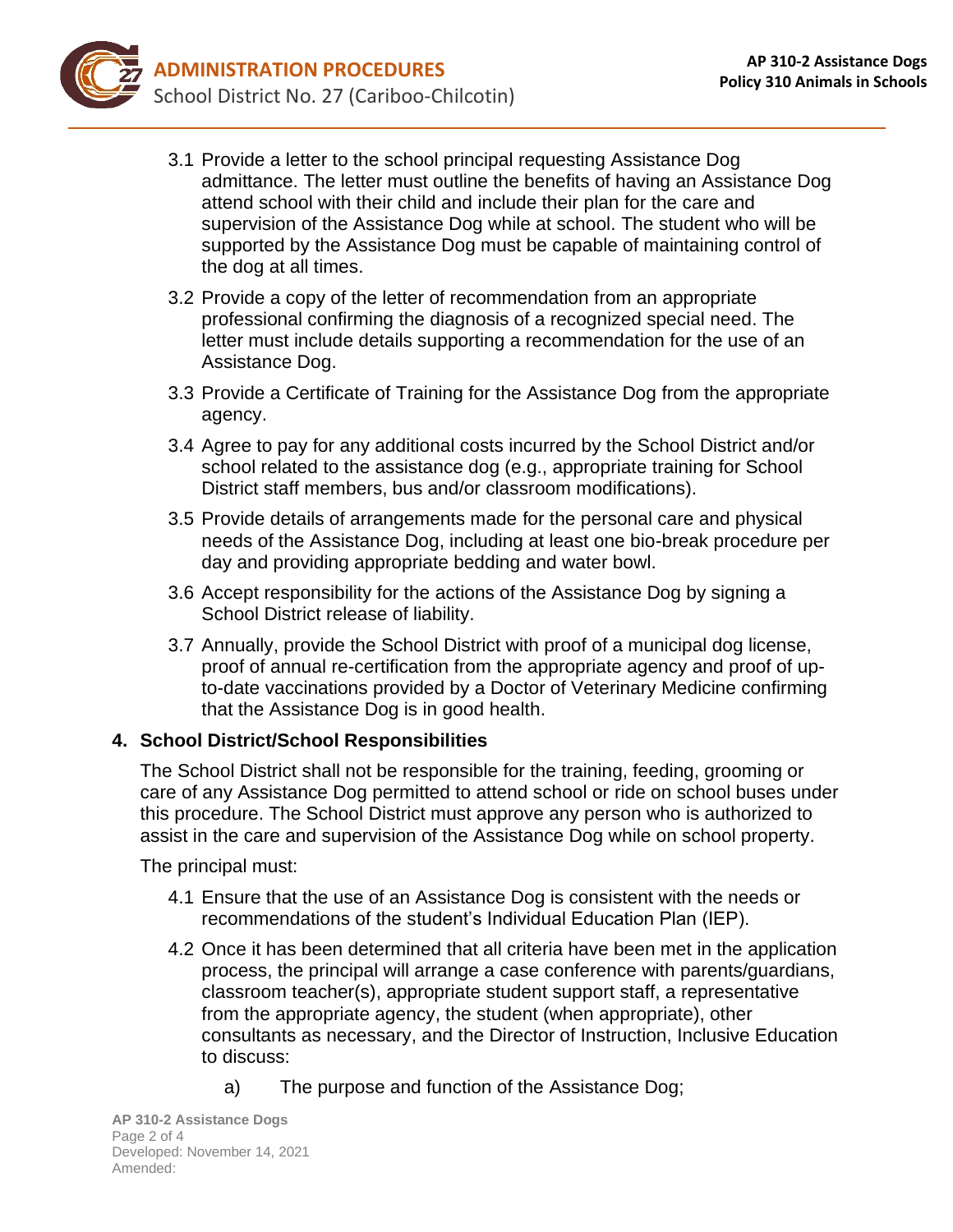

- b) The personal care and physical needs of the Assistance Dog including;
	- $\triangleright$  The safest and most environmentally sound place for the Assistance Dog to relieve itself,
	- $\triangleright$  Removal and disposal of animal waste,
	- ➢ Provision of a suitable container for waste, and
	- ➢ Considerations for seasonal changes and inclement weather.
- c) Classroom consideration such as seating arrangements;
- d) Any necessary changes in routine and procedures and program changes;
- e) Arrangement for the Assistance Dog to visit the school without students present in order to familiarize it with the school site prior to commencement of services;
- f) A transition plan for the Assistance Dog and the student that includes a schedule for the introduction of the Assistance Dog to the school and class and for the training of the student's school team (Principal, Teacher(s), Education Assistant(s), etc.);
- g) Rules of conduct around the Assistance Dog for students, staff, and the public; and
- h) Disseminating and regulating such rules.
- 4.3 Once it has been determined that all required planning has taken place, and prior to the Assistant Dog attending, the principal will:
	- a) Inform all staff, student and parents/guardians of the presence of the Assistance Dog(s) in the school.
	- b) Contact the School District Transportation Department regarding any transportation requirements, if necessary.

### **5. Familiarization within the School Community**

Arrange for informational sessions or demonstrations from the appropriate agency or another certified Assistance Dog organization for the student body, staff and the community as required to provide education and awareness of Assistance Dogs in schools.

### **6. Emergency Procedures**

Revise emergency procedures as required to include the Assistance Dog, such as evacuations, and notify the Fire Department regarding the existence of the Assistance Dog.